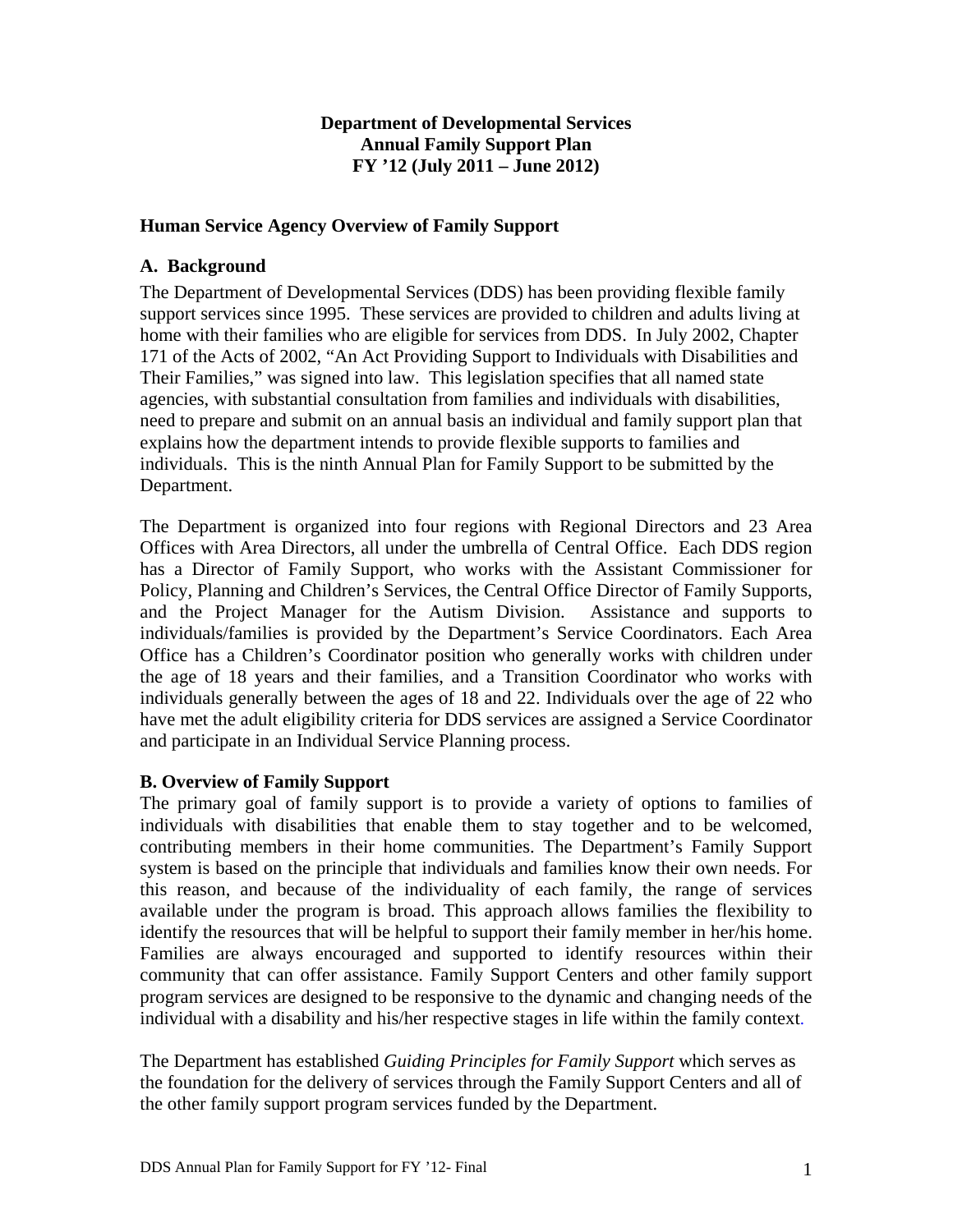Family support strives to achieve the goal of helping families stay together through:

- $\triangleleft$  developing families' natural capacity to meet the needs of family members;
- offering additional supports such as staff resources, goods and services, and financial assistance; and
- $\Leftrightarrow$  enhancing the capacity of communities to value and support people with disabilities and their families.

Operating principles that guide family support activities are:

- $\cdot$  Individuals with disabilities and their families are recognized as primary decision makers about their lives and supports.
- Family support focuses on the whole family and recognizes that benefits to the whole family also benefit the person with a disability.
- Family support requires flexible options that are responsive to families' unique needs, strengths, and cultural values.
- $\hat{\mathbf{v}}$  Families are afforded opportunities for increasing control in the planning, implementation, management, and evaluation of satisfaction of family support services.
- Families are encouraged and supported to develop their natural capacities for innovation, initiative, and leadership.
- Family support operates in ways that respects individuals with disabilities and their families as valued members of their communities.
- Family support should be equitably and fairly available throughout the state.
- Family support is pro-active and encourages family independence and capacity-building.
- Family support builds on existing natural and community supports and maximizes the use of generic resources.

This past year saw many changes in the delivery of family support services related to several major re-design and re-structuring initiatives that were planned during the previous year. One was the re-design of services through the competitive procurement of family support services that was required in FY '11, and was influenced by the significant budget reductions that had occurred in FY'10. The second was the approval of three new Home and Community Based Waiver Programs for adults. These Waiver programs required the "unbundling of services" which many families had historically purchased through stipends or 'flexible funding' allocations, such as respite, adult companion, and individualized home supports, as examples. The Department has established master lists of qualified providers to deliver these services which offer individuals and families increased choice in selecting a provider and in the method of service delivery they prefer. This is consistent with the Department's overall commitment to enhance self-determination. In addition, these new Waiver programs provide individuals and families increased options for self-direction of services through a new model called Agency With Choice or through use of the Fiscal Management Service, Public Partnership Limited (PPL). The creation of these services through the Waiver programs will enable the Department to increase its Federal Financial Participation (FFP), a requirement of the legislature**.**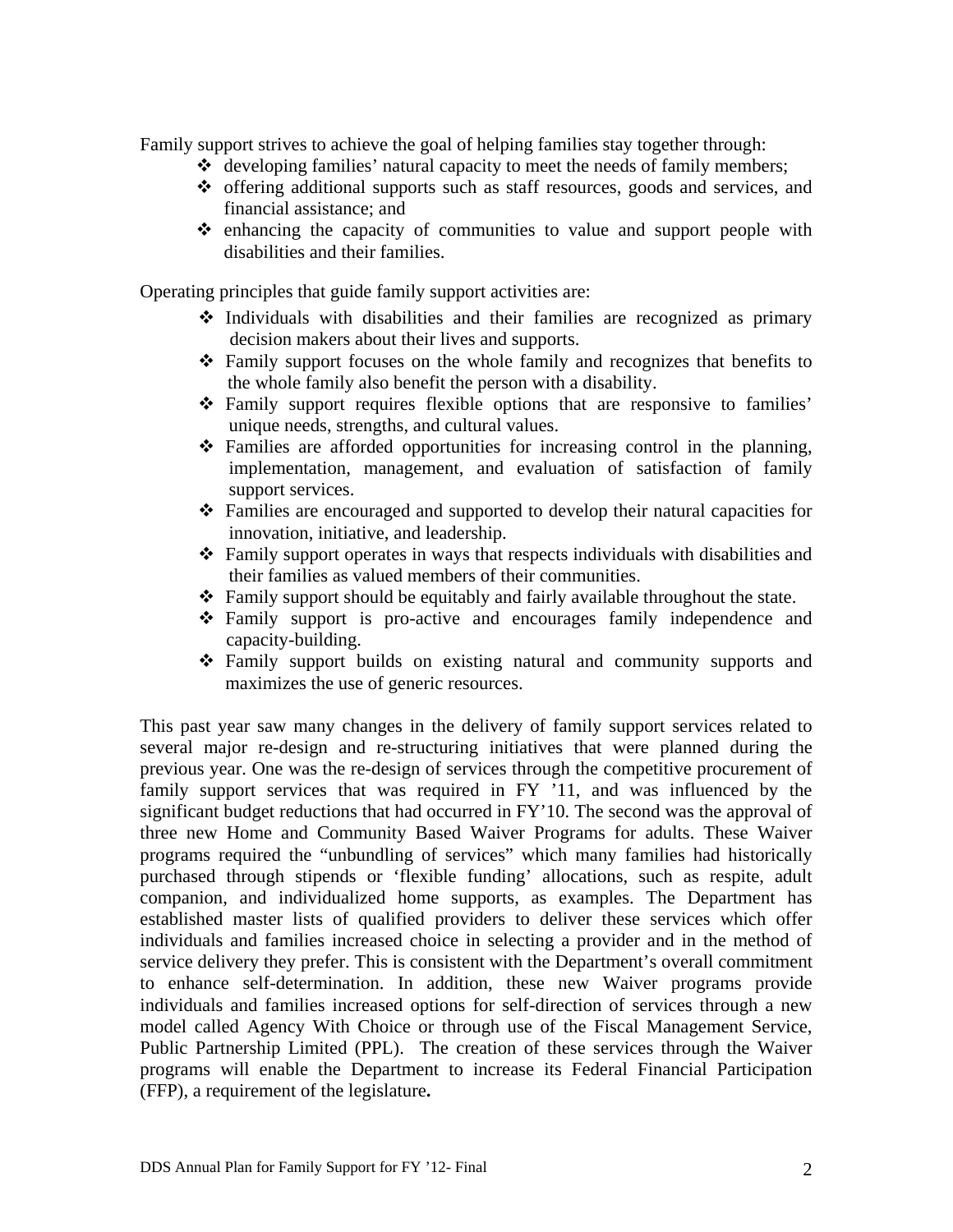The Department has specific funding designated for the delivery of family support services through the Family Support Appropriation Account in the state budget. This funding has been vulnerable during the past several fiscal years due to the fiscal challenges facing the nation and state. In FY 2010 this account was funded at \$46.5 million, a reduction of almost 10 million dollars from the previous year. The budget appropriation for FY 2011 was \$ 45,004,298 dollars, and for the upcoming fiscal year, FY 12, the amount is \$41, 004, 298. Of this total appropriation, approximately \$35-36 million is for specific family support services and the remainder for other community support services. The Department will be looking at ways to address the reduction in funding this fiscal year of about 4 million dollars to minimize impact on direct services to families. The array of family support services provided with this funding is described in more detail in Section III, Family Support Resources and Funding.

# **C. Process for obtaining substantial input from families on current family support services:**

The Department uses both formal and informal approaches to seek input from families and individuals with intellectual disabilities in order to help assess the Department's current system of family support services, and to get input on policy development and future directions. This information is helpful in the development of this Annual Plan for Family Support. Department leadership is committed to continuing to expand and strengthen avenues to obtain input and engage individuals and families in discussions about Department's services and priorities, especially during difficult budgetary periods.

Identified below are some of the key ways the Department has obtained feedback and input this past year. There have been several specific overarching planning activities in which family member consultation and participation was important.

**Family Support Implementation Work Group:** To support implementation of the newly funded Family Support Centers a work group was established which included several family members from the Statewide Family Support Council, Family Support Center directors, some of whom are family members as well, and DDS regional and area office staff. This group collaborated to develop operational guidance for the Centers, jointly developed plans and forms for use by the Centers, and assisted in the dissemination of this information. This group continues to meet on a less frequent basis to review the delivery of program services to suggest ways for enhancement, as well as discuss ways to provide clarification and support to the Centers. Having the perspective of families as part of this work group has been invaluable.

**Autism Commission:** DDS leadership staff have been active members of the Autism Commission authorized by the Legislature to develop a plan and recommendations to address the growing needs of children and adults with an Autism Spectrum Disorder. DDS staff participate both in the large Commission meetings as well as on the established sub-committees. Numerous family members, as well as staff from the DDS funded Autism Support Centers, many of whom are parents of children with ASD, have been actively participating on the Commission and sub-committees where their input has helped to shape the plans and recommendations being proposed.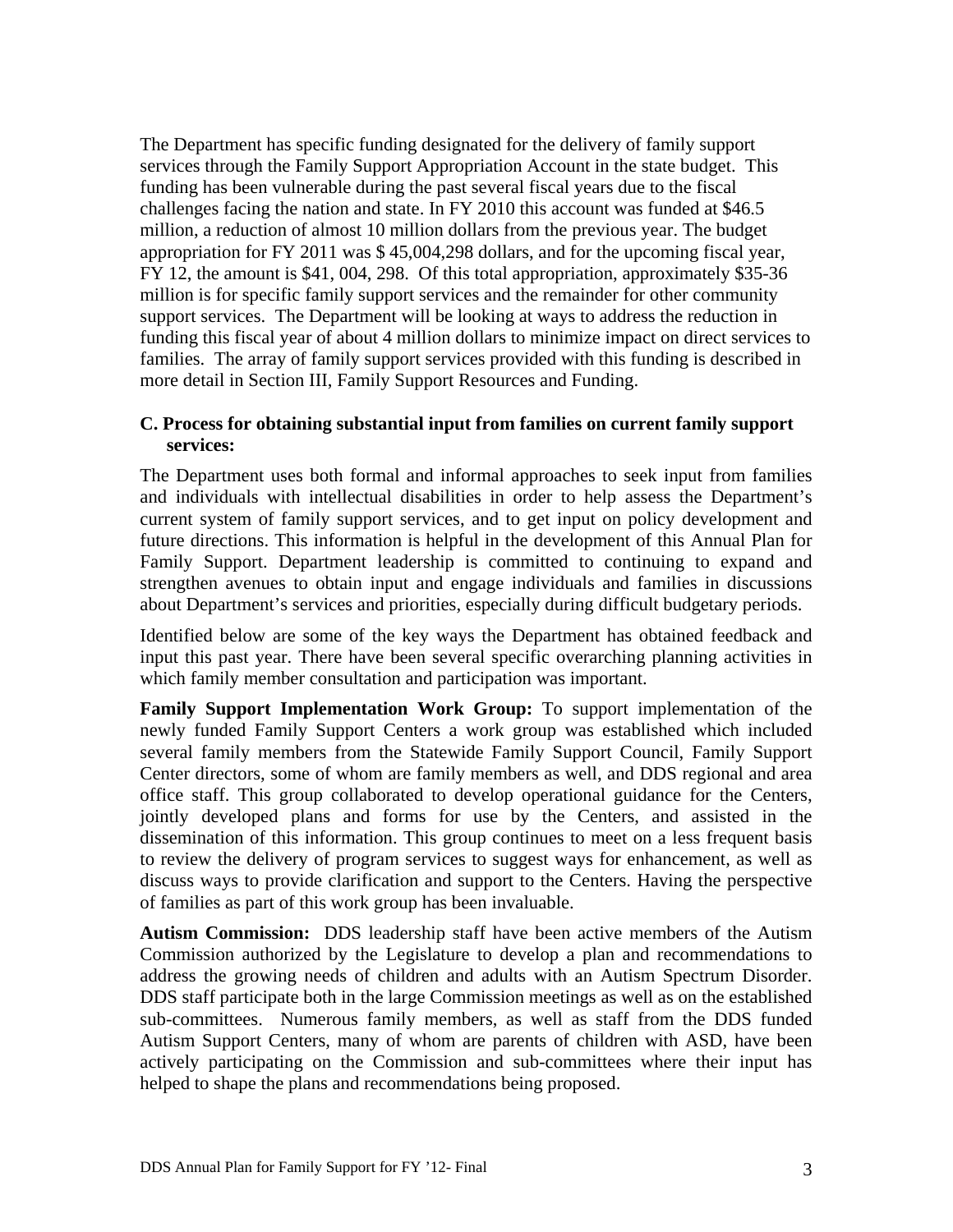**Proposed Reorganization of Children's Services by the Executive Office of Health and Human Services (EOHHS):** Leadership staff at DDS are actively involved in this planning activity initiated by EOHHS with the other human service agencies who provide services to children and their families. This includes the Department of Children and Families, Department of Youth Services, Department of Mental Health and some services through the Department of Public Health. The overall goal of this proposed reorganization is to provide a more coordinated and integrated approach to the delivery of services to children from birth to age 18 and their families. Feedback and input on some of the initial ideas was sought from families, including members of the Council and MFOFC, (Massachusetts Families Organizing for Change) and the Arc of Massachusetts. Family input will be integral as this planning process proceeds in the upcoming year through involvement on both a *core planning team and advisory group.* It will be important that any proposed reorganization will be responsive to the specialized needs of children with intellectual and developmental disabilities and their families.

The Department's **Statewide Family Support Counci**l is an important and ongoing vehicle to obtain input and consultation on family support services, practices, policies, and needs. This Council, established in 2004, is comprised of parents from across the state who have children and adult family members with disabilities. The Council meets four times a year with the Commissioner and other leadership staff, with conference calls scheduled at other times to discuss emerging topics and issues. This past year the Council provided important consultation related to priorities and decisions about how to best utilize family support budget resources in response to proposed potential reductions.

Council input has stressed the importance of having an infra-structure of Information and Referral and other supportive services provided through the Family Support Centers, as well as continued funding for specific specialty family support programs, and making flexible funding available to families to help them purchase services and goods that are beneficial in supporting their family member at home. Council members also offer input and guidance on communication approaches with families and review relevant information materials as they are developed. The Council will continue to play an important role in guiding and providing feedback about the delivery of family support programs and services. During the past seven years the Council has evolved into an important vehicle for communicating the perspectives of families as policy and service decisions are being made.

The Commissioner and other Central Office leadership staff meet regularly with representatives of family and individual advocacy organizations to seek input and obtain feedback on services and future directions. This includes representation from the Arc of Massachusetts, Massachusetts Families Organizing for Change (MFOFC), Advocates for Autism in Massachusetts (AFAM), the statewide self-advocacy organization, Massachusetts Advocates Standing Strong (MASS), and the Developmental Disabilities Council. Monthly meetings are also held with the leadership of ADDP, the Association of Developmental Disability Providers.

There is regular information-sharing, discussion, and solicitation of input from the Department's Statewide Advisory Council (SAC) and the regional and area offices' Citizen Advisory Boards (CABs). These advisory groups play an important role in helping to inform and educate the public and other decision-makers about the needs of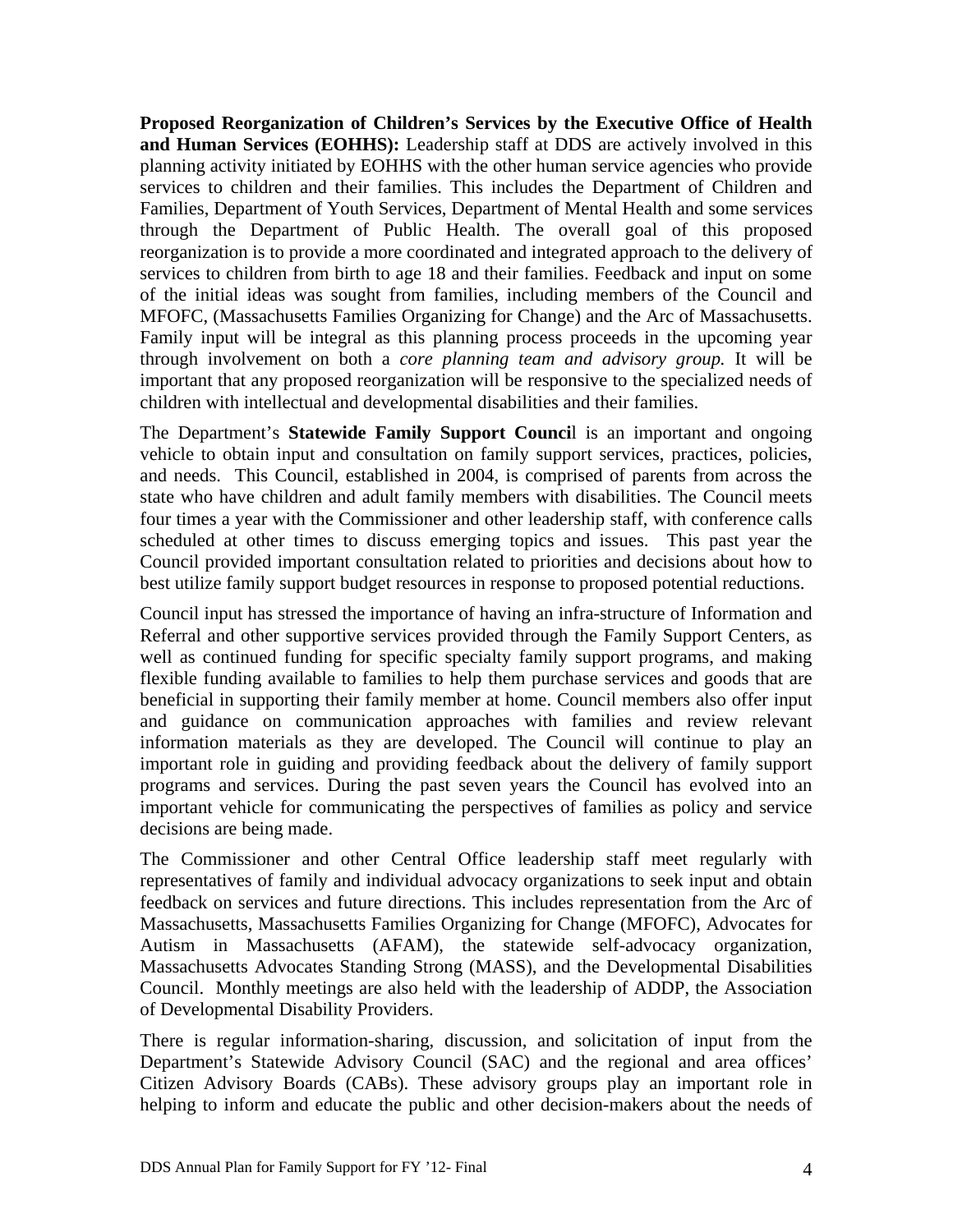individuals and families and the importance of and benefits of the flexible services and supports that are provided.

Strategies and efforts will continue to evolve, through both organized and informal mechanisms, to gather ongoing feedback about the Department's array of family support services and the implementation and effectiveness of this Plan.

# **D. Focus Areas: Review of Activities and Accomplishments in FY 2011 and Proposed Initiatives for FY 2012.**

The following section provides a brief description of ongoing efforts as well as new activities the Department has undertaken this past year, and includes where relevant, initiatives for development in the upcoming fiscal year.

# **I. Family Empowerment**

*What is the agency currently doing to promote or enhance family input or direction in the development of agency policies and procedures, program development, and evaluation of services?* 

The Department seeks input from individuals and families about agency services and new directions both formally and informally through a variety of organized groups and mechanism. This includes regular communication with the Family Support Council, the Statewide Advisory Council, the regional and area Citizen Advisory Boards, Massachusetts Advocates Standing Strong, and the Arc of Massachusetts, and periodic consultation with other family advocacy groups, such as AFAM and the Massachusetts Down Syndrome Congress. This past year family members were integral participants in a Family Support Implementation Work Group by providing input on the services, processes, and reporting mechanisms to support implementation of the newly funded Family Support Centers.

When the Department was engaged in several major policy development and program development planning activities related to the development of the Home and Community-Based Waiver programs and the re-design of family support services, input and directions was sought from representative family members and individuals with disabilities. Family member participation on a planning team focused on the implementation of the Family Support Center services has been instrumental in helping to ensure they are family-friendly and responsive to the needs of families. Additionally, the Department's Family Support Council members have the opportunity to review materials as they are developed as a way to seek broader input and feedback

*How will agencies change how they are currently doing business to make their agency and services more family-friendly and provide opportunities for families and individuals to have greater input and influence?* 

Beginning in the fall of 2011, the Department will initiate a comprehensive planning process to set the course for the future of Family Support Services as we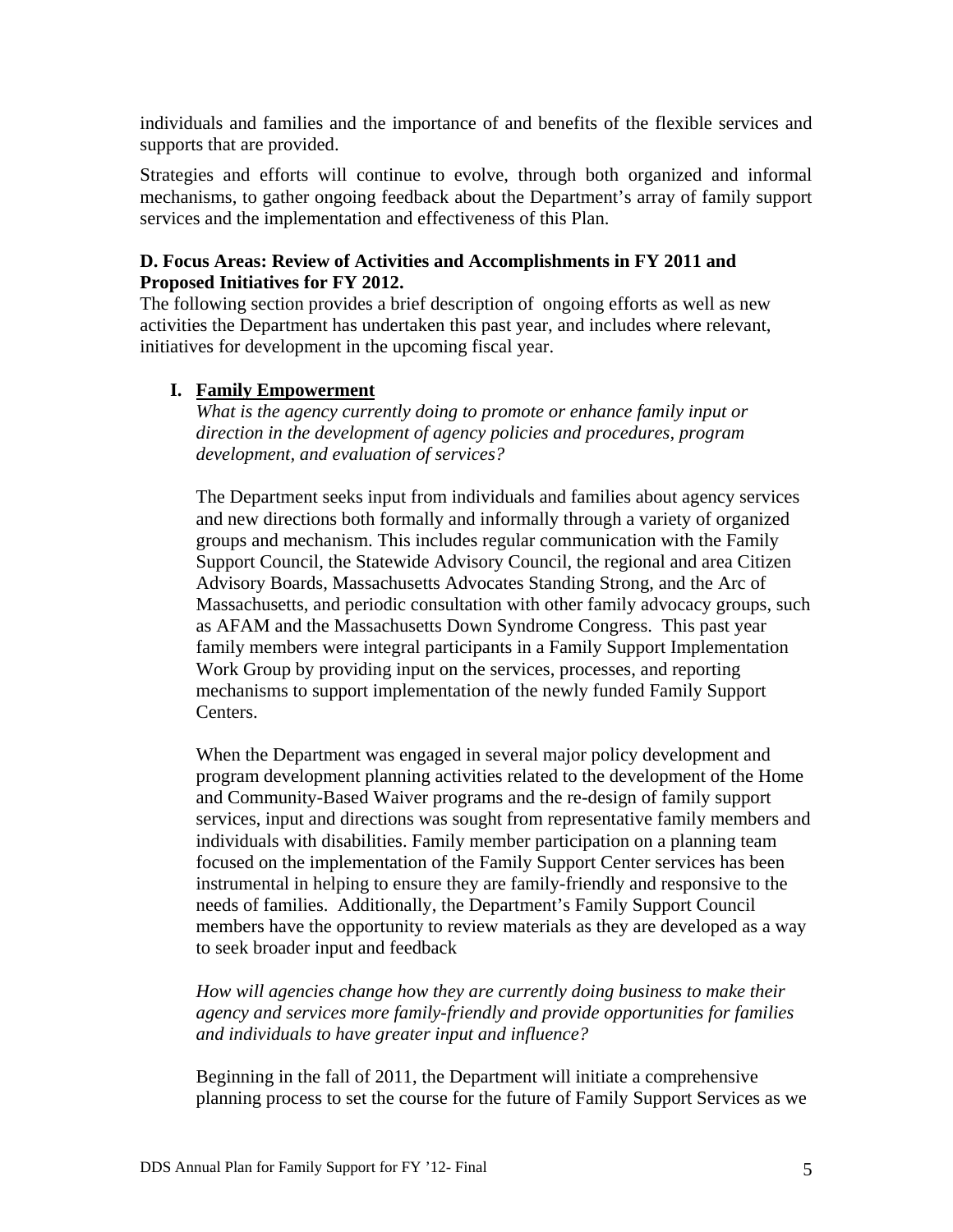move toward the next decade. This will result in the development of a Strategic Plan that is responsive to the needs of families and individuals who benefit from this vital service. An organized approach will be developed and implemented across the regions of the State to obtain input and ideas from families using a variety of approaches including: focus groups, larger forums, written surveys, etc. This information will help identify essential services for family caregivers across the lifespan, different models for providing supports, and help document the needs and cost-benefits of providing these services. This information will be used to guide agency planning and budget development to expand resources over the next decade to support families caring for their family member at home.

The Department's Home and Community Based Waiver Programs provide increased and enhanced opportunities for individual and family empowerment, through increased choice in service providers, choice of service delivery method, and portability of services, which allows individuals under most circumstances, to choose to have their services moved to another service provider. The Department will continue to provide education to individuals and families so they are aware of the options available and support them to exercise their rights and choices.

The Waiver programs also expand opportunities for individuals and families to engage in self-direction of services. There are two forms of self-direction available based on the amount of control preferred. One option is the *Agency With Choice,* a newer provider model that allows individuals/families to have an increased level of self-determination when they share responsibility for the hiring and management of employees who provide services to them. Individuals/families who want to completely direct their own services can do this through use of the *Fiscal Management Service* the Department contracts with, Public Partnerships Limited (PPL). Information and education on these self-directed service options needs to be provided on an ongoing basis so individuals and families are aware of the opportunities available to them.

During the past year, every DDS Region hosted multiple educational forums for families to provide more family-friendly information about the Department's new Home and Community Based Waiver Programs and to assist families in understanding both the service options available to their family member and the choices they have in selecting providers and/or using self-directed models of service. Multiple approaches were used in organizing these forums, from large sessions to smaller meetings, coordinated with the local Area Offices and with different partnerships which included the local Area Citizen Advisory Boards and Family Support Centers. Hundreds of families were reached through these forums.

The Department has also created some materials to provide more user-friendly information about these service options. One publication, "A User Guide for Individuals and Families on Choice, Portability, Provider Selection, in the Massachusetts Medicaid Home and Community-Based Waiver Program" has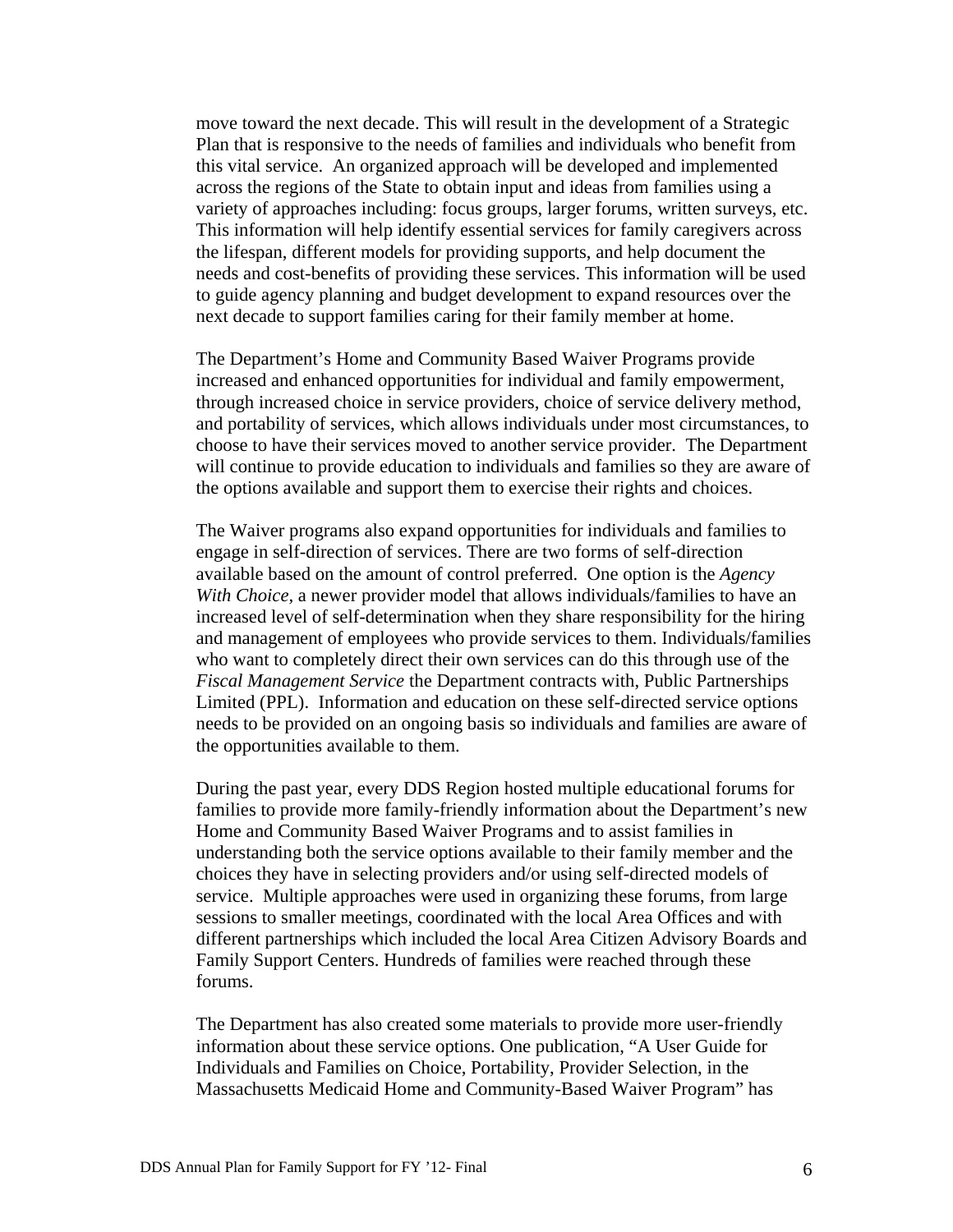been developed and shared with interested individuals and families and is posted on the Department's web-site. This publication was developed collaboratively by DDS staff and stakeholders, including provider representatives and individuals with disabilities. The Department needs to work on ensuring informational materials are disseminated widely and available to individuals and families when needed.

### **II. Family Leadership**

*What training opportunities does the agency currently offer to families/individuals that would enhance their repertoire of skills?*  The Department provides funding for five regional Family Leadership programs designed to provide education, leadership training and mentoring for families with children and adults with disabilities living in the community. A key feature of this family leadership training is that all of the training and mentoring is developed and provided by families who have a family member with a disability. The Department has partnered with Massachusetts Families Organizing for Change to implement these Family Leadership programs. One vehicle for family leadership development is the sponsorship of a Family Leadership Series, which occurs across approximately 6-8 days over a several month period. This past year three regional Leadership Series were held. Families who participate in this training develop and build their knowledge and skills and graduates of the Series frequently move into new leadership roles.

The Department's Family Support Centers and Autism Support Centers provide an array of educational events and trainings on relevant topics of interest to families of both children and adults. Each Center offers a minimum of six trainings per year designed to address the common topical areas relevant to families across the lifespan and to help them develop their repertoire of skills in supporting their family member at home. Family Support Centers also promote parent networking and mentoring, and sponsor parent support groups, 1:1 parent connections, and sibling support opportunities.

During the past year a number of specific leadership events were held which will be highlighted here. A Self-Determination Forum was sponsored in April 2011 by the Family Leadership Project in western Massachusetts and MFOFC in collaboration with the Central/West DDS Regional Advisory Board. Held at Holyoke Community College about 100 people participated in this Forum that exposed individuals with disabilities and their families to the concept of selfdetermination, shared examples of how individuals and families have utilized the process, and provided workbooks to help people in their journey. A very successful Family Support Symposium was held in May in western MA featuring a national speaker from Human Services Research Institute with expertise on family support services across the country. Seventy-five family leaders, family support providers and DDS staff came together for a thoughtful and thoughtprovoking discussion about the current state of family support and ways to promote sustainability in the future. This Symposium provided an opportunity to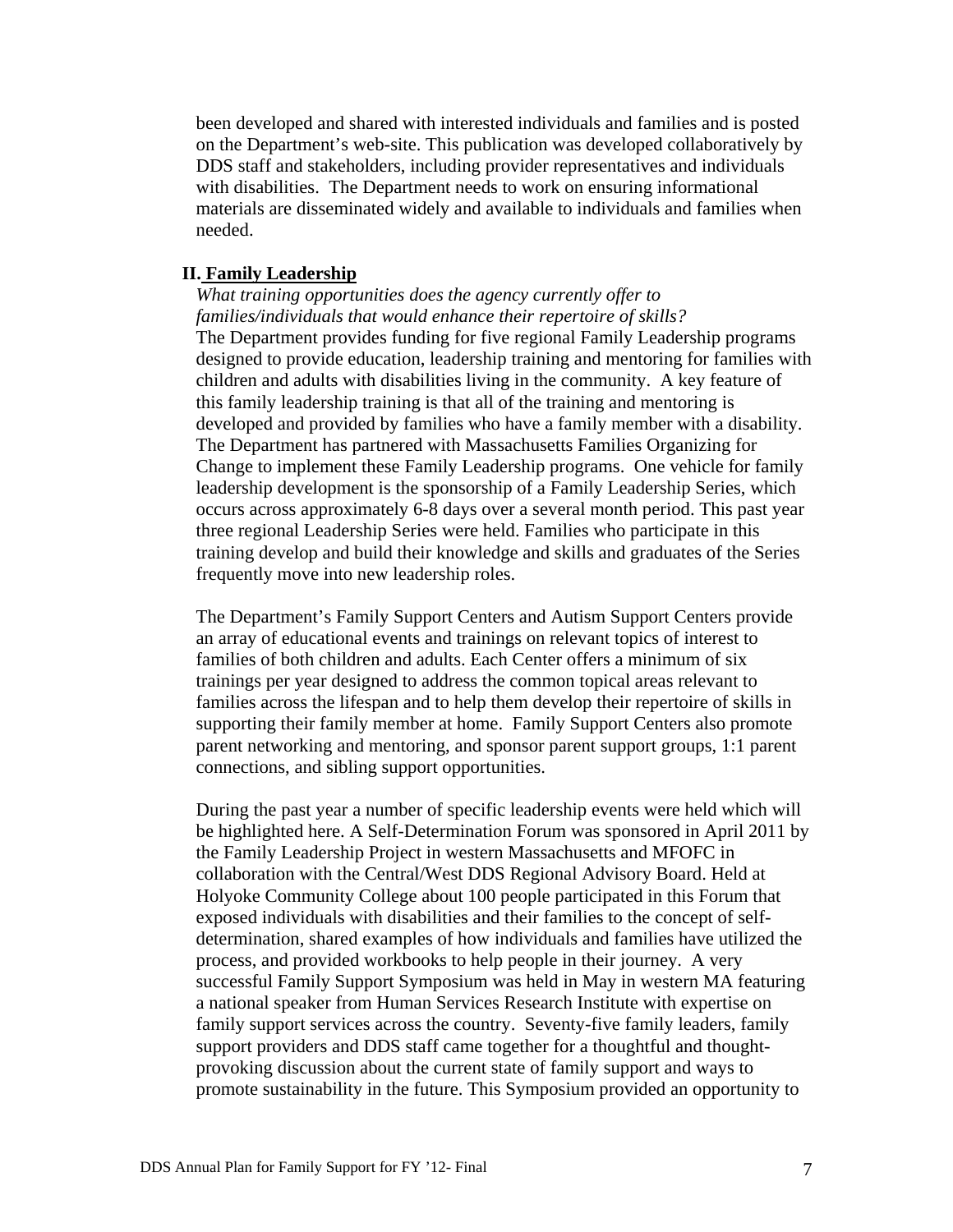strategize and brainstorm about changes needed in our State, with a particular focus on how to develop stronger community linkages and resources.

### *What new ideas or proposals would the agency initiate to give families/individuals more opportunities to develop and/or exercise their leadership skills?*

Families have opportunities to further develop and/or exercise their leadership skills through the Department's Family Support Centers which are expected to actively engage families and seek their consultation to identify interests and needs in developing activities and the array of service options to be offered through the Center.

There are new Home and Community-Based Waiver Program services, Peer Support and Family Training, which participants in the Waiver programs can purchase with their individual resource allocation. These service options can provide interested and qualified individuals and families the opportunity to provide training and mentoring to others as well as provide learning opportunities for self-advocates and families who want to enhance their own leadership skills.

### **III. Family Support Resources and Funding**

*What are the current resources/funding that the agency allocates to family support? What are ways that the agency provides flexible funding to families that allow them to customize their services?* 

Family Support Centers have been designed to establish a local presence and act as a hub for offering a wide range of general family support services and activities to families of children and adults who are eligible for DDS services. There are 33 Centers funded across the State with funding totaling approximately 6.8 million dollars. There is at least one Family Support Center available in each DDS Area across the state, and in some areas more than one Center or larger Centers, to respond to the size of the population and the needs of families. Family Support Centers also administer flexible funding/stipends to families who are prioritized to receive an individual allocation. These individual allocations can be used flexibly by families to purchase allowable services and goods as defined in the Department's updated Addendum to the Family Support Guidelines and Procedures.

Family Support Centers provide the following array of services and supports to any family that is seeking assistance: information and referral, including access to technology, support groups, family trainings, parent networking and mentoring, facilitation of social/recreational events, among other activities. Information and Referral services can include individualized consultation and support over a course of a few meetings for families who need and can benefit from more "hands- on assistance." Centers also provide Service Navigation for families that include: comprehensive and individualized information, guidance, and support to families to address their needs, connect them to potential resources, assist with problem-solving and help them navigate the service system. Family Support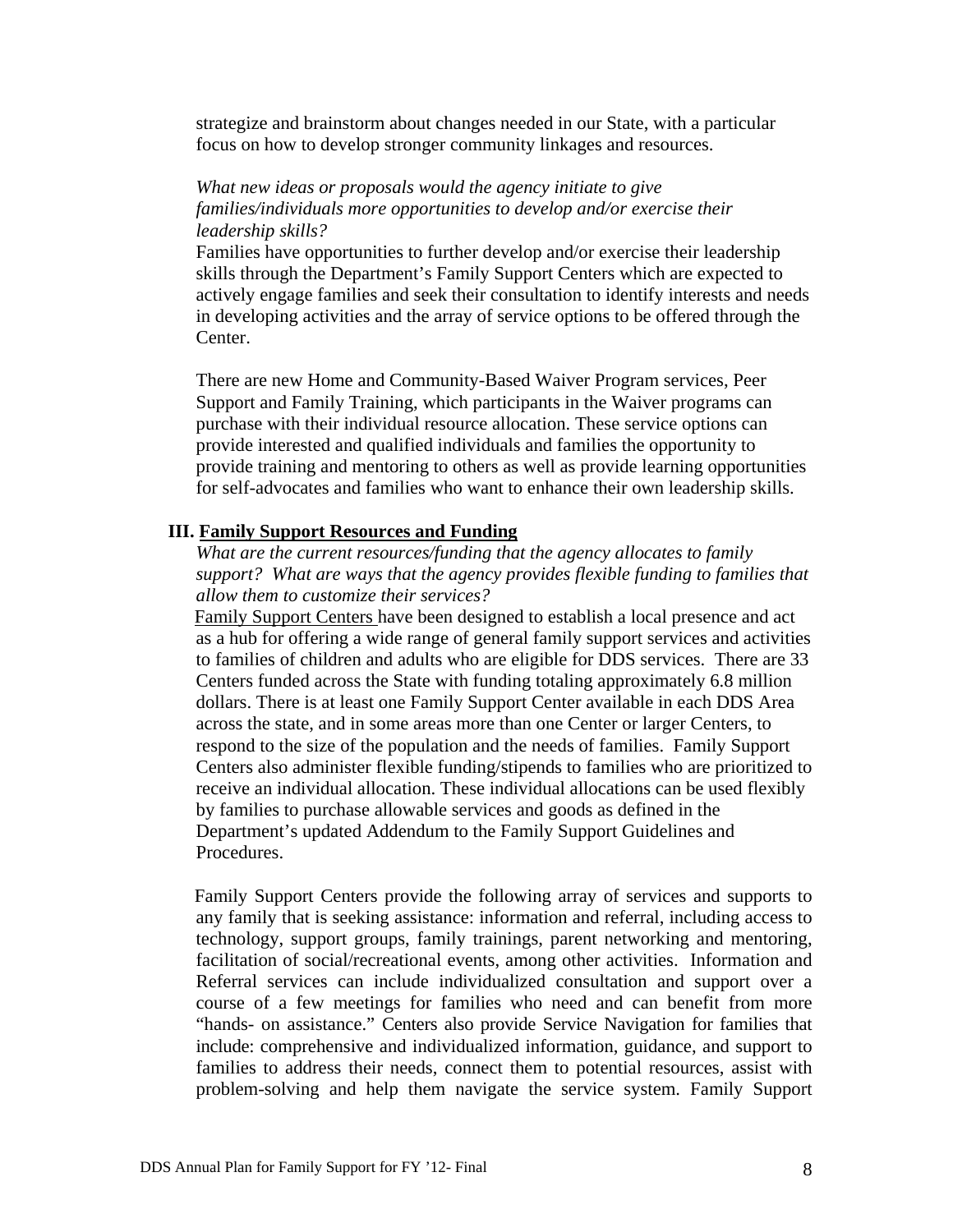Centers are designed to be highly integrated within their local communities, to develop strong local affiliations and partnerships with other State and grassroots community agencies, to become experts in generic resources and services, and work to maximize natural supports.

Cultural/Linguistic-Specific Family Support Centers are designed to respond to the unique needs of specific cultural and linguistic family groups in specified areas or regions of the State. English is not the primary language for many of these families, and as a result face linguistic barriers in accessing services and require more individualized and specialized assistance to learn about and access the service system. These Centers offer a similar array of services as the Family Support Centers described above. There are ten funded Cultural/Linguistic-Specific Family Support Centers with funding totaling approximately 1.2 million dollars.

Autism Support Centers provide an array of information and referral services, resources, and supports to children and young adults with autism spectrum disorders. The array of services and supports includes information and referral, family clinics, support groups, access to the latest information on autism, family trainings, parent networking and mentoring, and social/recreational events, among other activities. There are five large and two small regional autism support centers funded at approximately 1 million dollars.

The Intensive Flexible Family Supports (IFFS) Programs are designed to help families who are experiencing severe stress which can lead to the child being atrisk of an out-of-home placement. The service consists of an intensive case management service designed to help families integrate the variety of available resources to support their family member in crisis, and flexible funding to purchase additional supports or goods. Annually, about 425-475 children between the ages of 3-18 and their families receive services through these 22 programs statewide funded at approximately 2 million dollars.

The Medically Complex Programs support families who are caring for children/young adults up to the age of 25, with significant cognitive, physical, and complex health care needs who are living at home. It is a comprehensive wraparound support which consists of an intensive medical wrap-around case management activity that helps families integrate the variety of resources and supports they are receiving and offers flexible funding/stipends to assist the family in the purchase of additional supports and goods not covered by health insurance. This program complements and is supplemental to other MassHealth, State plan and third party insurers. This program provides vital assistance to families who need help in coordinating all of the in-home care they receive, which helps to prevent pediatric nursing home placements. Annually, these programs provide services to about 275-325 individuals and their families. These five regionally based programs are funded at approximately \$650,000.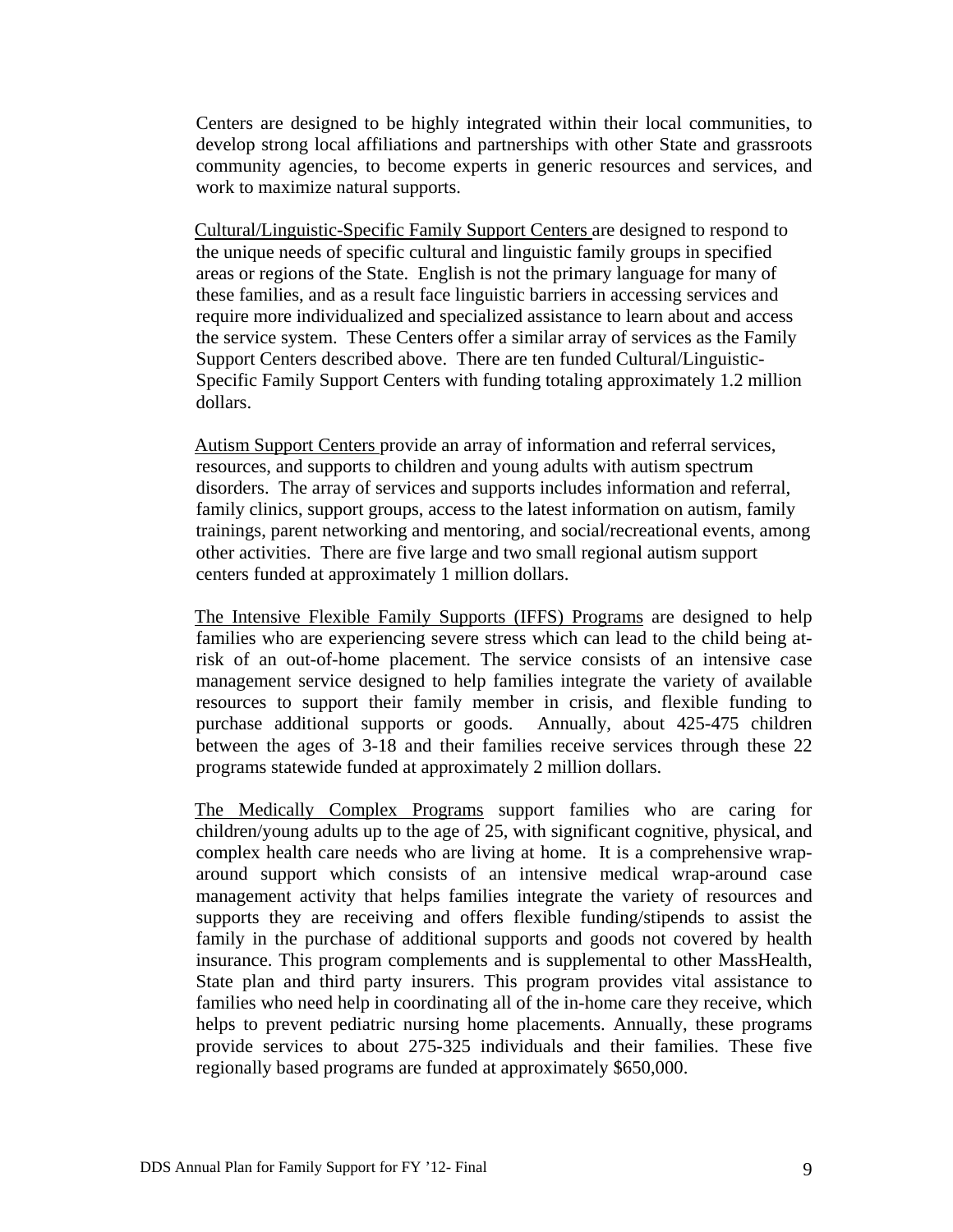Planned Facility Based Respite Programs for Children provide planned out-ofhome respite services for children to provide short-term temporary relief for families, and includes overnight, weekend, and/or vacation stays. These programs also provide individuals with a variety of recreational, social, cultural and/or educational activities during their stay. There are two planned facility based respite center programs for children funded across the State, one in the Central/West region and one in the Metro region, for a total of approximately \$385,000. On average, 110-120 children and their families are able to utilize this service annually.

Family Leadership Development provides education, mentoring and support to families to enable them to care for their family member. A major focus is a comprehensive and intensive family leadership series which provides information and education about "best practices" for services for people with disabilities. A second goal is to help families gain knowledge about policy making at the local and state level to help them assume leadership roles in their local community and the disability community. There are five regionally based Family Leadership Programs funded for a total amount of approximately \$275,000.

**The Autism Division** at DDS, established in 2005, provides community based supports for children with autism through a network of Autism Support Centers located across the Commonwealth. The Autism Division also oversees an Autism Waiver Program. In fiscal year '11, the Division received about \$4 million dollars to provide services and supports to children with autism. Of this total budget, the Medicaid Home and Community-Based Services Autism Waiver Program received an allocation of \$3 million to provide intensive supports for up to 170 young children with autism who meet the established eligibility requirements. More than 140 children were enrolled in the Program over the course of the year. These children receive a comprehensive package of services to address their identified needs of up to \$25,000 per service year for the first three years, and then children move into a Step-Down Program where they may remain until they reach 9 years of age. The Division funding is also used to cover staffing infrastructure for the Waiver Program as every child works with an Autism Support Broker located at one of the Autism Support Centers and with a DDS Autism Clinical Manager.

The community-based programs offered by the Autism Support Centers provide information and referral resources to families and provide other social skills and sensory based autism programs for children, as well as community outings for children and families. These programs reached at least 1500 families from across the Commonwealth over the past fiscal year. The Autism Division also helps fund a specialty community program designed to train first responders called the Autism and Law Enforcement Education Coalition (ALEC}. The program remains a successful initiative and trained another 2000 EMC, Fire, Police and Hospital personnel in this past fiscal year. Training is focused on how to react to and work with children with autism during an emergency and is coordinated by a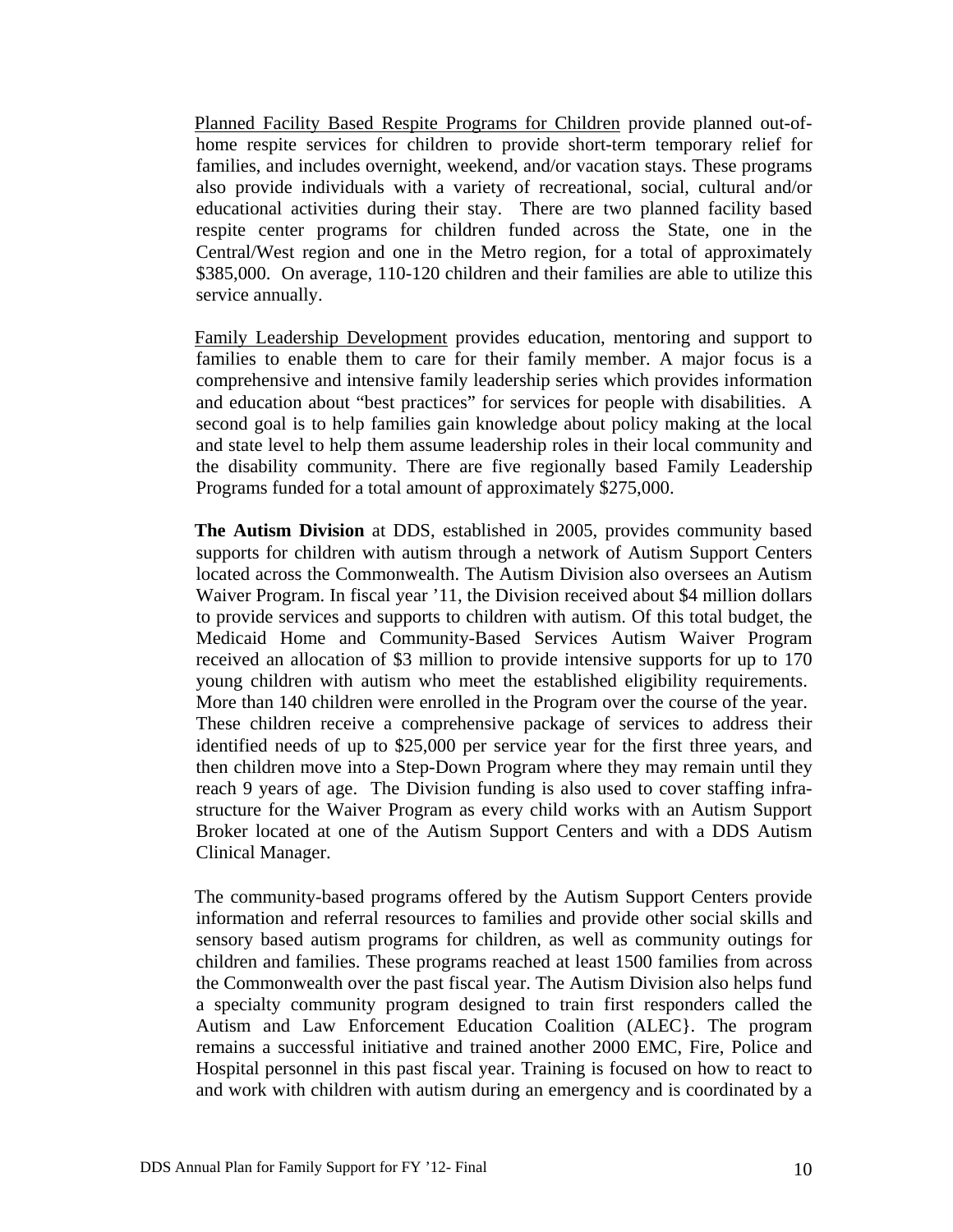father of a son with autism who is also a fire fighter. The consistent budget of the Autism Division reflects positively on the acknowledged need for services of this growing population of children. In FY'12, the Autism Division's budget increased to approximately \$4.5 million. The additional funds will help support an increase in the number of children served on the Autism Waiver Program.

**The Department of Elementary and Secondary Education & Department of Developmental Services Community Residential Education Program** is a successful collaborative initiative. The DESE/DDS Program is designed to provide supplemental supports to children/young adults determined to need services to prevent a more restrictive educational or out of home residential placement. This Program also provides an increased level of support services to families whose child returns from a residential school placement and requires assistance to remain at home. The intent of the program is to increase family capacity to support their child in the home and community, as well as to provide an individualized plan of supports that promotes skill building, independence, and social integration across the spectrum of the child's home, school and community.

During the past year there was uncertainty about the funding level for this Program which presented difficulties for some families and resulted in an increase in the number of residential placements. During fiscal year 2011, 341 children participated in this program. Due to funding constraints over several years, there are approximately 97 individuals/families who have received partial funding. Looking ahead to FY '12, the budget situation appears to be more solid with an increased level of funding. This will allow these 97 participants to receive full funding based on their assessed needs and at least 100 students will move off the waiting list and start the assessment and planning process to receive supports from the DESE/DDS Program.

#### **IV. Accessing Services and Supports**

*What are current examples of ways the agency is educating families on how to access services in a timely and effective manner? What are some illustrations of different services and resources which promote good access to information and referral?* 

In addition to information that is provided by the Department's Service Coordinators to families of both children and adults, a core expectation of the Department's funded Family Support Centers is to provide timely Information and Referral services to families of children and adults within their geographic area. This includes assisting families to identify resources and service options available in their local communities, to learn about other financial and/or state services for which families may be eligible, and to provide guidance on how to navigate the service system. These Centers also use a variety of approaches to disseminate information to families, including email, list-serves, on-line newsletters and training calendars, webinars, social media, etc. as well as create and maintain a "library" of resources.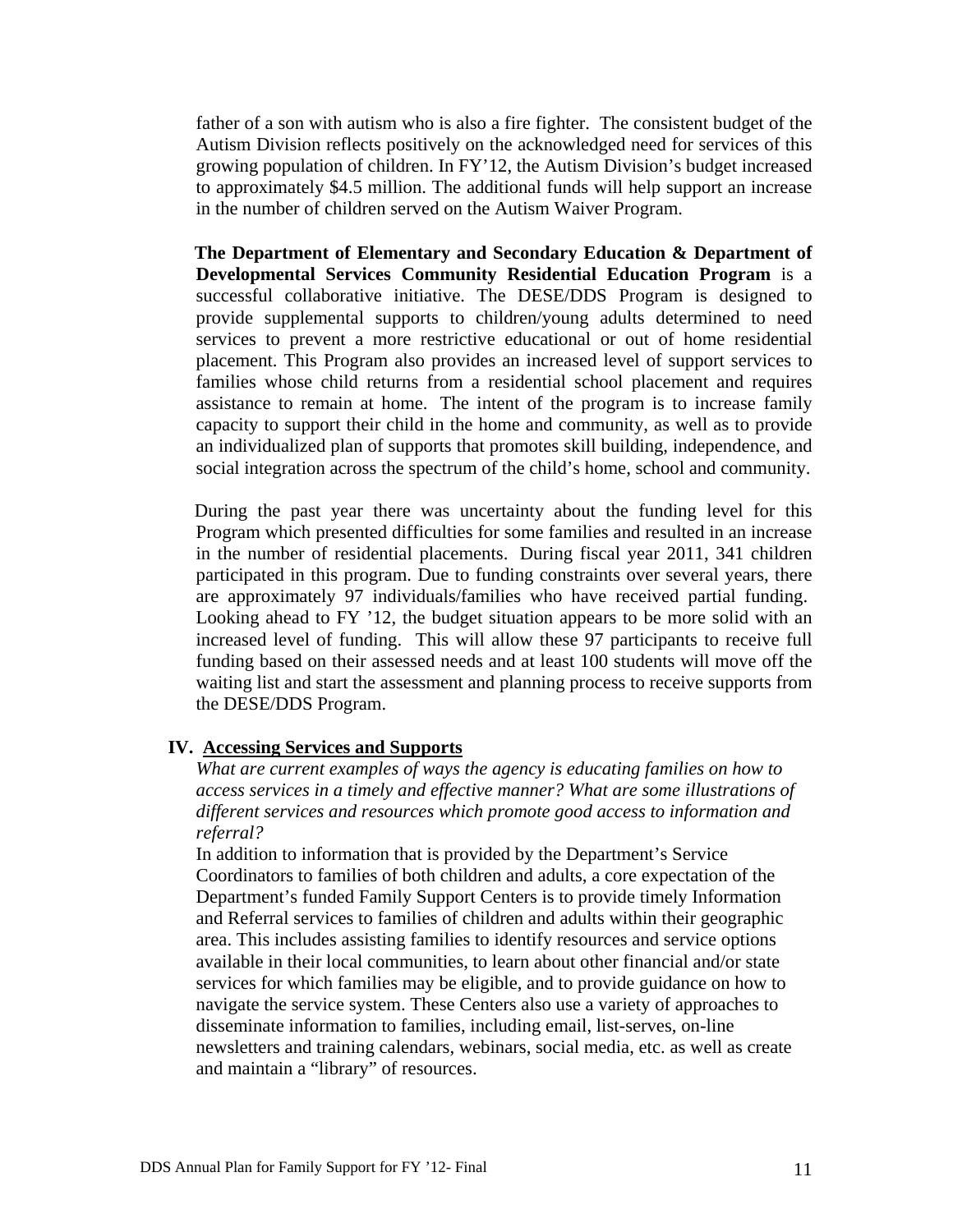The Department has made strides to develop and disseminate publications and informational materials on specific topical areas to help families understand and access services. Examples include a guide on transition from school to adult life, "The Road Forward" which is posted on the DDS web-site. The Office of Quality Management within DDS produces semi-annual newsletters, "Living Well" which provide important information for individuals, families, and their supporters to promote the health and well-being of individual's and improved quality of life. A publication, "School Days to Pay Days: An Employment Planning Guide for Families of Young Adults with Intellectual Disabilities," was developed by Department staff with the support of the Institute of Community Inclusion and the Work Without Limits federal grant and about 4,000 copies have been broadly distributed this year to families, school personnel, providers and other interested parties. This guide provides helpful resources, information, and guidance, and is being distributed both to families with young adults of transition age and school systems, and is posted on the DDS web-site. Additional copies of this booklet have been printed and will be available for distribution to families of transitionage young adults as well as to schools in the upcoming year..

### *What new initiative(s) will the agency undertake to promote good local access to information and resources?*

The Department will work collaboratively with providers of Family Support Centers, families, DDS staff, and other information and referral entities to promote best practices and information-sharing about effective approaches for facilitating access to local services. Areas of focus will include newly identified community and generic resources, innovative partnerships that expand community linkages, and enhanced use of technology to provide trainings and resource information to individuals and families. This type of informationsharing occurs through regularly held regional meetings of the Family Support Centers, however, in the upcoming year plans are underway to host several statewide meetings to promote information-sharing among providers across the State about promising practices which should enhance services available to families.

The Department developed a 'Statewide Family Support Directory' which was widely disseminated through DDS, providers, and is posted on the Department's web-site. This Directory will make it easier for families to find the Center in their area and promote easier access to this information and referral resource. Some Centers have been doing a great job at outreach in their local communities with schools, health centers and doctor's offices, and with early intervention programs to share information about their Center and the services they can provide to families.

The DDS Office of Quality management has developed a variety of helpful health-related resource information that could be beneficial to families and the Department will make concerted efforts to share these resources more widely through the Family Support Center network. The Department will continue to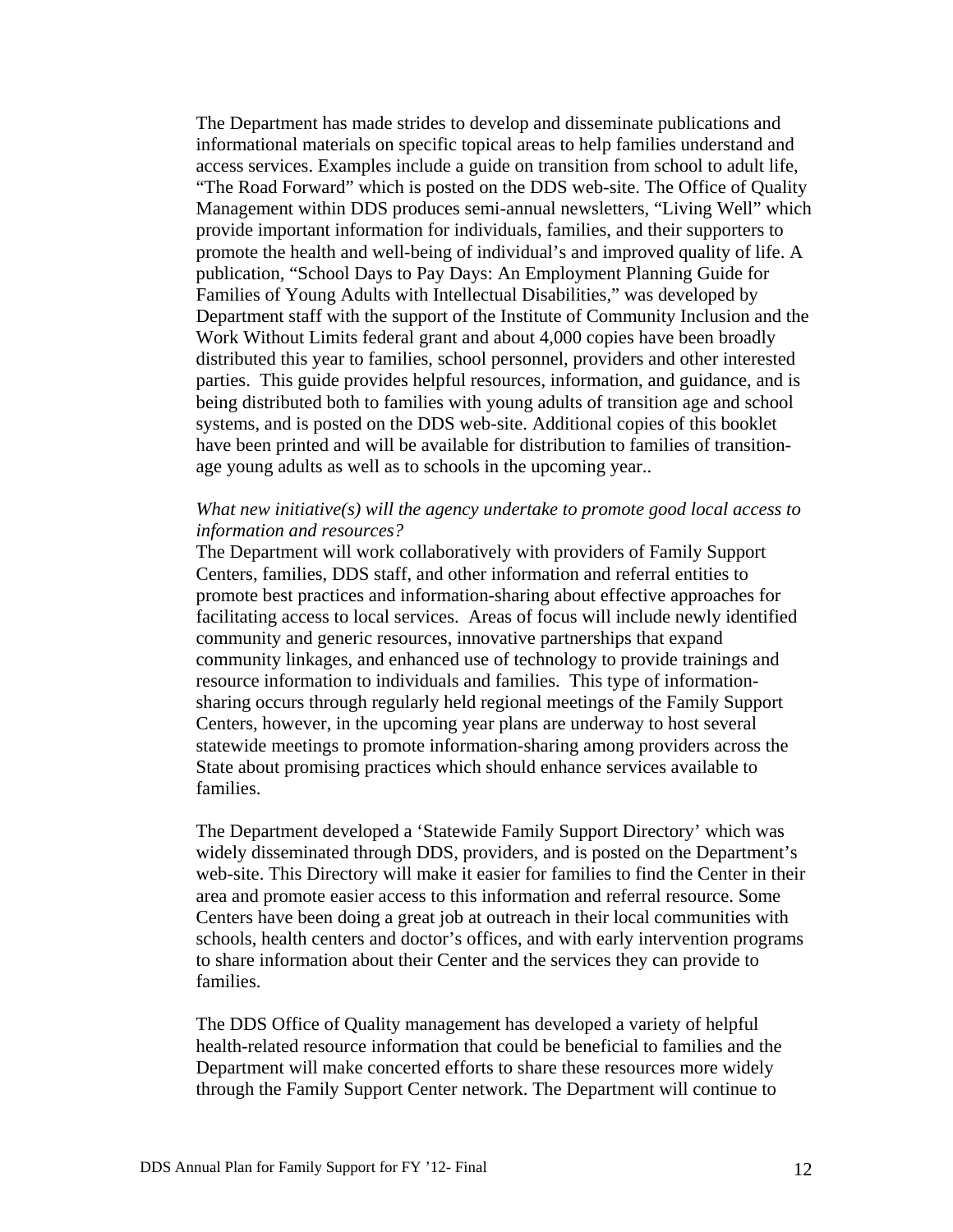expand use of our website as a vehicle for sharing resource information with individuals and families.

### **V. Culturally Competent Outreach & Support**

*What are the current activities or services that the agency offers that ensure culturally appropriate access and supports to ethnically, culturally, and linguistically diverse families and individuals?* 

The Cultural/Linguistic-Specific Family Support Centers provide bi-lingual and bi-cultural assistance to identified groups of families for whom English is not their primary language, and as a result face linguistic barriers in accessing services and require more individualized and specialized assistance in navigating the service system. These Centers are also expected to conduct broad outreach and provide services to families from diverse cultural, ethnic, and linguistic communities in the geographic area they are serving. Many times these Centers staff are called upon by other organizations to help provide interpretation and translation assistance to families. Department staff will work collaboratively with providers to share positive practices and support them as they further develop their capacity to provide culturally responsive services to increasingly diverse communities.

The Department is committed to make available translated informational materials and letters for individuals and families in multiple languages based on the needs of families in local communities. The Department has established very positive working relationships with several entities that provide these interpretation and translation services. These entities have developed a good understanding of disability terminology and concepts that leads to providing more culturally relevant and responsive information.

There are active Diversity Councils in each of the regional offices as well as in central office that offer a variety of opportunities for education, training, and cultural experiences that promote increased understanding of different cultural and linguistic groups, and supports the delivery of culturally responsive services.

### *What new ideas/initiatives will the agency propose to outreach and meet the needs of culturally diverse families and individuals?*

The Department will provide opportunities to bring together staff from the Cultural/Linguistic-Specific Family Support Centers across the State for information-sharing, networking and strengthening of efforts to provide more culturally competent services to families.

The Department is exploring the development of a partnership with the Office of Refugees and Immigrants to help expand access to services to newly settled refugee and immigrant families.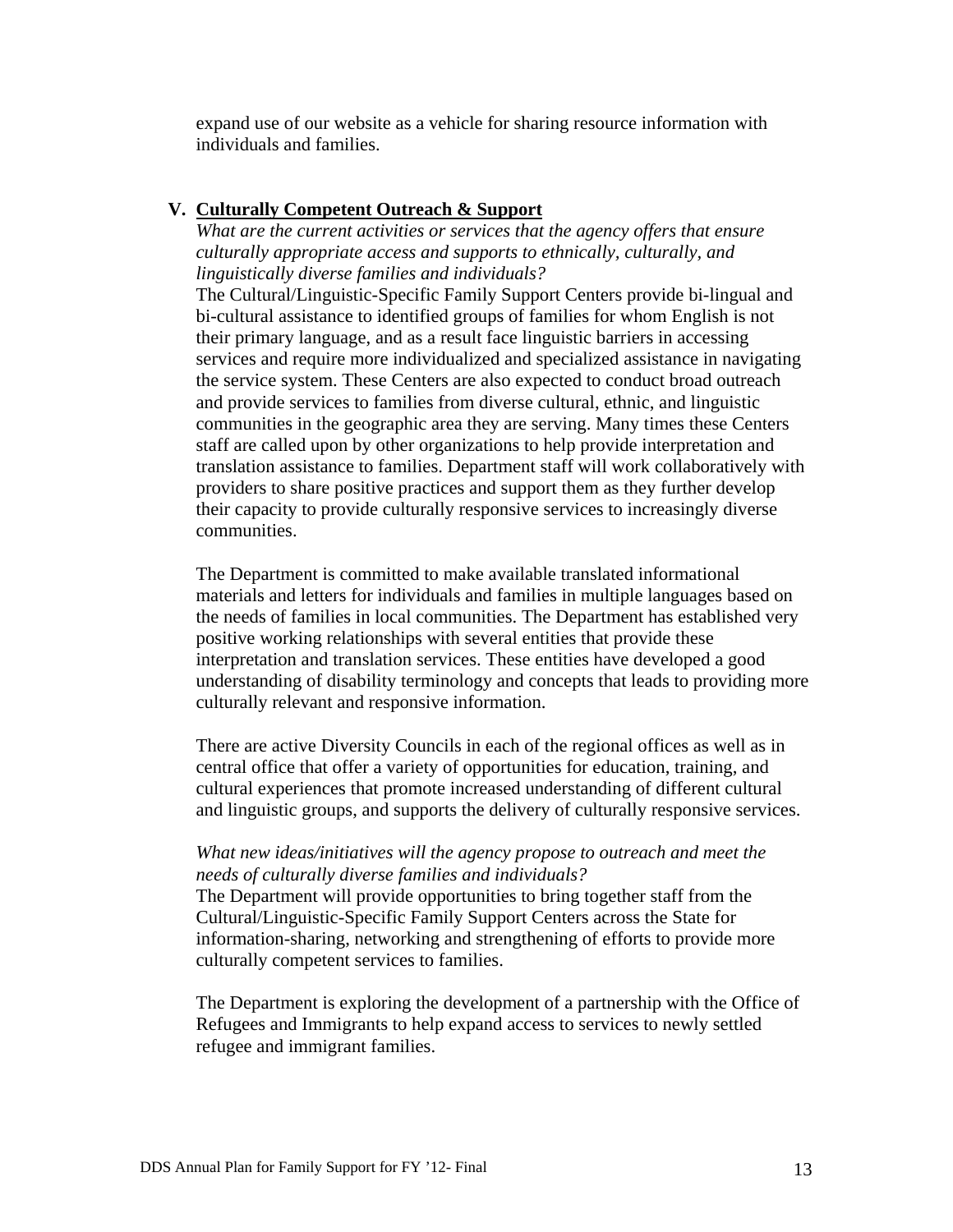### **VI. Interagency Collaboration**

Department staff participate in numerous inter-agency activities with other EOHHS agencies to promote more effective service delivery and maximization of resources. Regional and area office DDS staff participate in local inter-agency planning teams to promote more effective communication, and when there are individuals involved with multiple agencies, to work toward coordination and collaboration in service delivery. Representation on these teams typically includes staff from the Department of Children and Families, Department of Mental Health, Department of Transitional Assistance, Department of Public Health, and in some situations, representatives from local school systems.

DDS, in partnership with the Office of Elder Affairs and other human service agencies, were successful in receiving a three year *Lifespan Respite Grant* from the Administration on Aging. This grant provides funding resources to support the development of a statewide lifespan respite coalition, to develop a database on varied respite options, and to identify training approaches and innovative models to expand the network of respite providers available to caregivers. A unique aspect of this project is the cross-disability/special needs focus across the lifespan which brings many different entities together from organizations working with young children with special health care and developmental challenges, to organizations working with elders or individuals with Alzheimer's or chronic illnesses such as Multiple Sclerosis.

The Department continues to work collaboratively with the Office of Medicaid, and the Departments of Mental Health and Children and Families, on the implementation of the Children's Behavioral Health Initiative (CBHI). DDS makes information available to the Department's children's service coordinators so they are knowledgeable about the eligibility criteria and service options available in order to facilitate access to these services for children and families who may be eligible. Information on CBHI is also shared with all providers of family support services.

Leadership staff in the Department have been involved on the planning team charged with implementation of the Children's Mental Health Bill which included the development of a Unified Planning team model, training for staff, and participation in unified planning team meetings when requested. Department staff continue to participate on the *One Child, One Plan* EOHHS initiative.

During the past year Department staff were actively engaged with EOHHS and the Division of Health Care Finance and Policy (HCFP) to work cooperatively on the establishment of standard rates for relevant family support/family stabilization services. These rates were promulgated and officially implemented as of July  $1<sup>st</sup>$ , 2011.

Leadership staff in the Department have been and will continue to be actively involved in a statewide planning process to develop a comprehensive set of